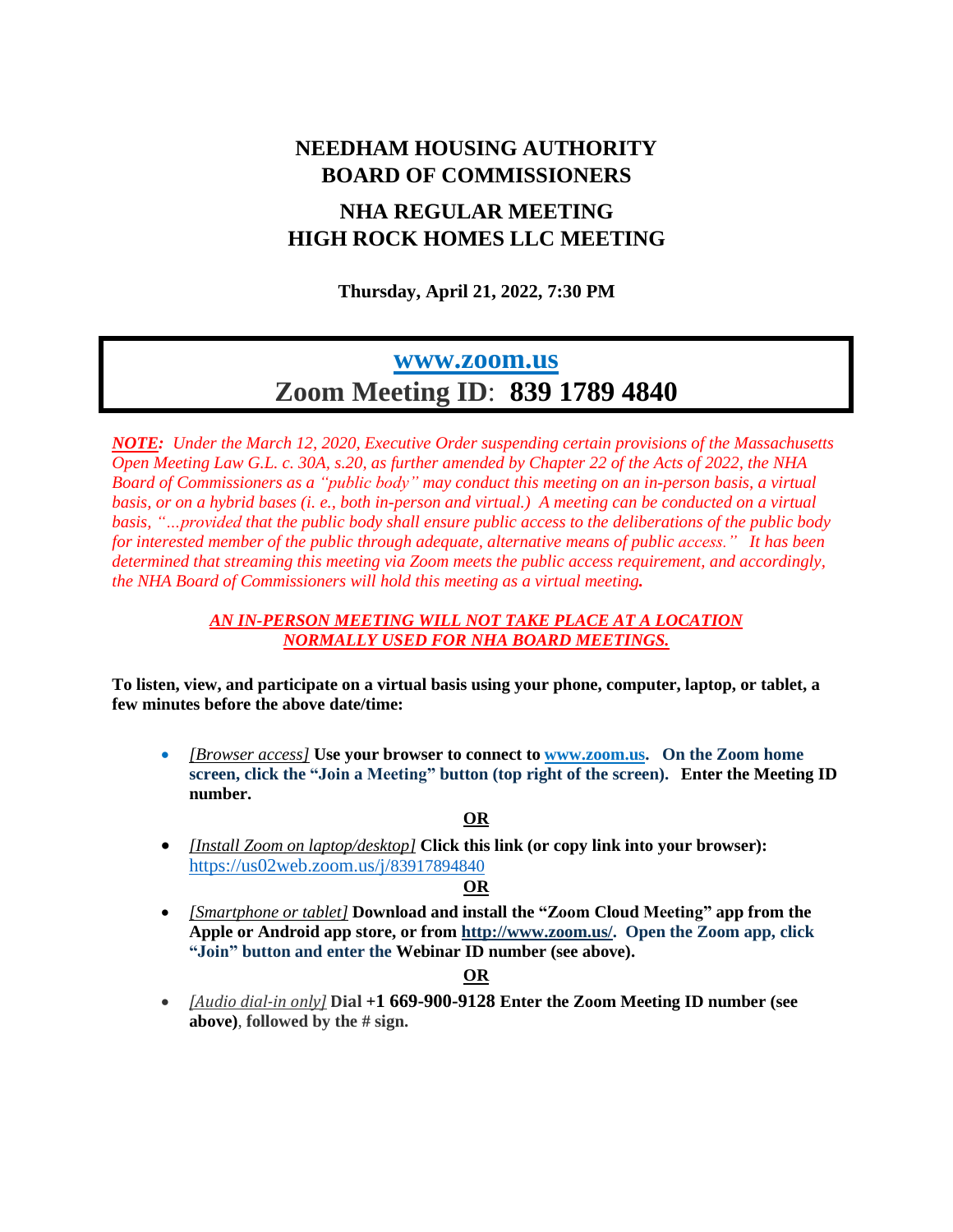#### **ROLL CALL TO CONVENE THE MEETINGS**

#### **COMMISSIONERS: NHA STAFF:**

Penny Kirk, Commissioner Janice Bennett, Commissioner

Reginald C. Foster, Chair **Angie Medeiros, Executive Director & Secretary** Eleanor Evans, Vice-Chair Steve Merritt, Interim Executive Director Ed Scheideler, Treasurer Cheryl Gosmon, Ass't Executive Director

#### **GUESTS:**

Adequate notice of this meeting has been provided by the Secretary of the Needham Housing Authority (NHA) by preparing a Public Notice dated April 15, 2022, setting forth the date, time, and place of this meeting. Said notice was filed with the Clerk of the Town of Needham and provided to persons requesting it.

=========================================================================

### **AGENDA REGULAR NHA & HRH LLC BOARD MEETINGS**

**CHAIR'S ANNOUNCEMENTS** *(matters that could not be reasonably anticipated in advance of the meeting)***:**

#### **RESIDENT/TENANT INPUT:**

#### **AGENDA**

- A. Introduction of NHA Interim Executive Director Steve Merritt
- B. Approval:
	- 1. NHA Bill/Check Warrant
	- 2. HRH LLC Bill/Check Warrant
	- 3. Engagement of Jon Wortman for Training
- C. Information: 12/31/2021 Performance Management Review DHCD
- D. Review & Approval of Board Minutes:
	- 3/9/2022 NHA Special Board Meeting
	- 3/17/2022 NHA & HRH LLC Regular Board Meeting
	- 3/17/2022 Executive Session
	- 3/23/2022 NHA Special Board Meeting
	- 3/28/2022 NHA Special Board Meeting
- E. New Executive Director Search
	- 1. Status Update
	- 2. Discussion & Approval: Executive Director Position Description
- F. Status Updates External Initiatives:
	- 1. Housing Plan Working Group (Scheideler)
	- 2. Modernization & Redevelopment Initiative (Foster)